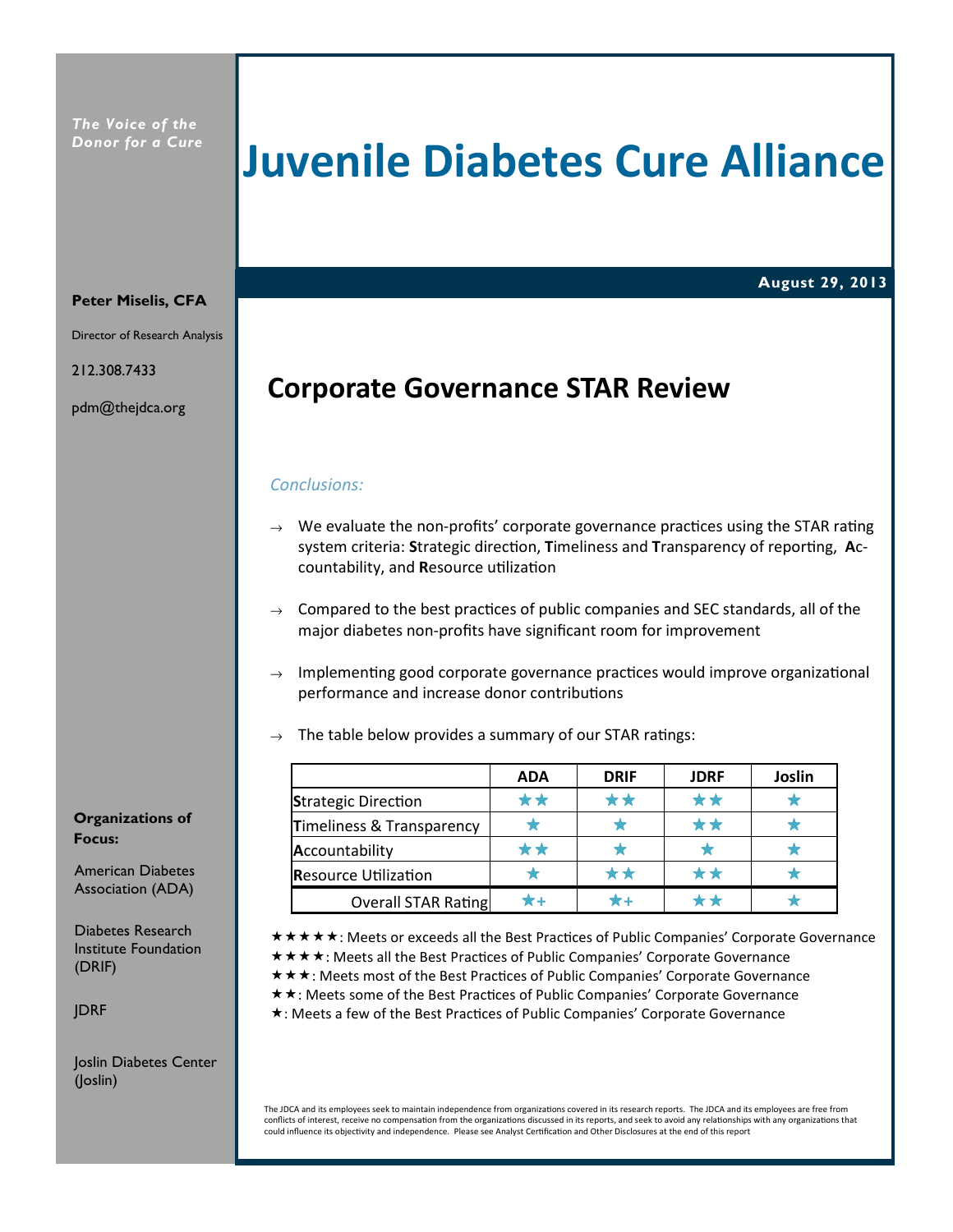This is our second annual review of the corporate governance practices of the four major type 1 diabetes charities.

We define corporate governance as the leadership policies and reporting practices that an organization follows. Strong corporate governance ensures that the organization is acting in the best interests of its stakeholders.

Public for-profit companies are held to high standards of corporate governance because they are regulated by the Securities and Exchange Commission (SEC) and are closely monitored by their shareholders. Donors should be viewed as a non-profit's "shareholders" because donor contributions fund the charity's pursuit of its mission. The major diabetes charities have an obligation to their donors to practice sound corporate governance and would benefit from adopting a number of the best practices of public companies.

While the non-profits' corporate governance in 2012 included some areas of strength, their governance practices are well below the best practices of public companies. There are many opportunities for the major diabetes charities to improve governance in all areas of STAR.

## STAR Review Methodology

This year we inaugurate our "STAR" rating of the non-profits' governance. A detailed rubric for the STAR review ratings can be found in Appendix A on page 10. The key elements of the JDCA's STAR review are:

- S: Strategic direction, i.e. the organization's clarity of purpose and priorities
- T: Transparency and Timeliness of information reporting and Board processes
- A: Accountability of leadership for setting and achieving goals
- R: Resource utilization, i.e. allocation of resources consistent with the mission and donor intentions

The JDCA sought to avoid conflicts of interest and maintain objectivity in conducting this evaluation. Our analysis incorporates publicly available information, including each organization's annual report, Form 990, audited financial statements, by-laws, official website, and other publications.

## **STAR Review Highlights**

We begin with a composite STAR review of the non-profits' corporate governance practices. Individual evaluations of each organization follow.

## **Strategic Direction**

Strategic direction for each organization is disclosed in the mission statement and other communications between management and its stakeholders. Similar to last year, communicating the mission is a strength common to all four non-profits. The mission statements are clearly and consistently communicated and accessible on the websites and the Form 990s.

Strategic changes tend to be infrequent, however, when change does occur the underlying rationale should be clearly articulated, widely communicated, and continually evaluated in order to minimize any misunderstanding about an organization's new priorities. JDRF announced an important change in strategic direction in 2011 which was not well communicated. We comment on this in the JDRF section.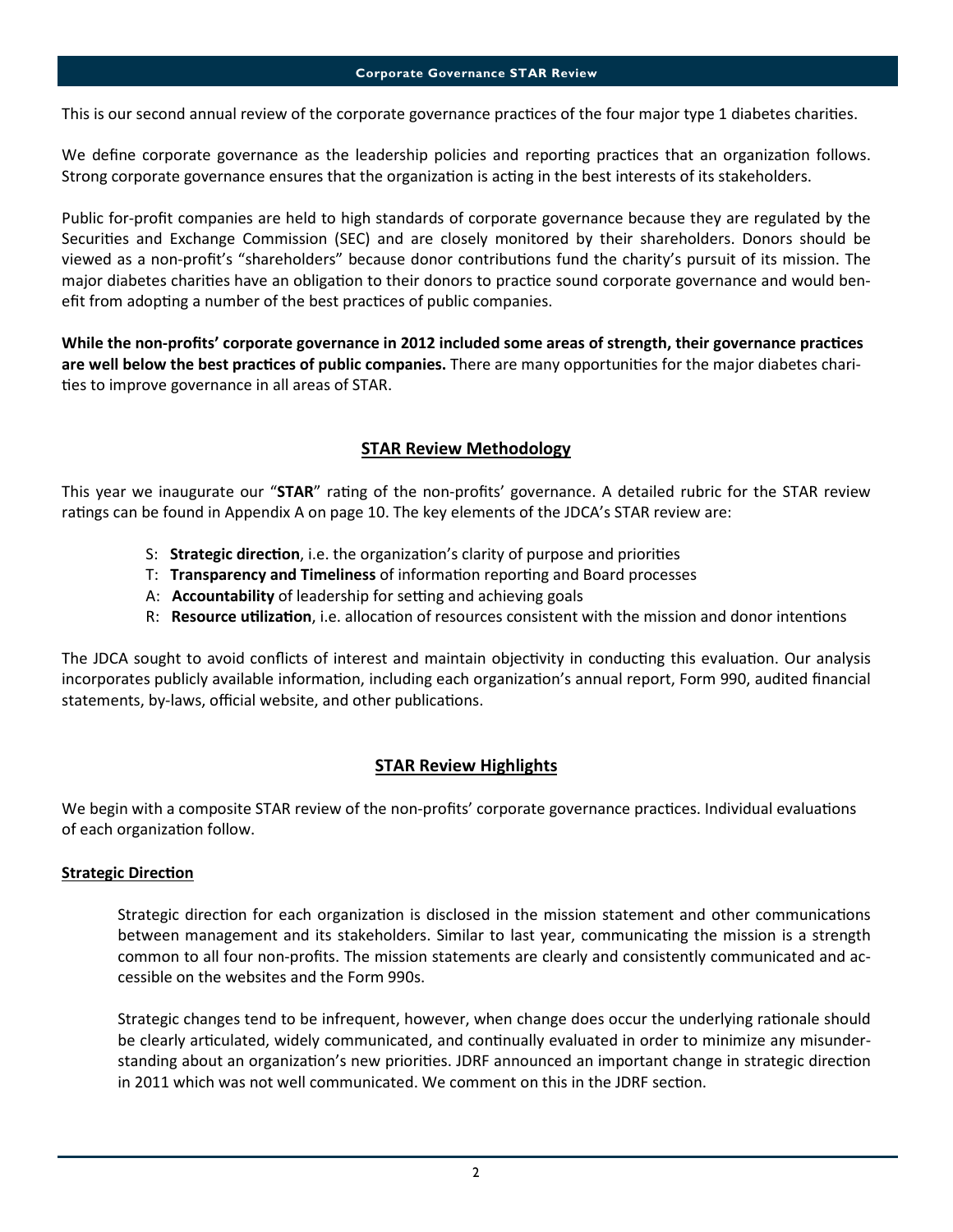#### Transparency and Timeliness

The timely and thorough dissemination of financial data is necessary for donors to asses an organization's performance. The SEC mandates that public companies issue financial statements within 90 days after the close of the fiscal year. Three of the four non-profits issued their year-end financial statements well beyond the SEC guideline. Joslin, an exception, issued its financials within three months of year-end.

The tardy publication of the annual report is a glaring weakness for all four non-profits. An annual report is one of the best communication and marketing tools available to convey important messages and developments. The non-profits typically publish their annual report many months after year end. Joslin's annual report is years out of date. Issuing an annual report 10-12 months after year-end severely limits its usefulness.

Reporting on results, strategies, and near-term expectations lacks depth across the board. None of the charities' annual reports or financial statements provide a Management's Discussion and Analysis (MD&A). An MD&A is a comprehensive evaluation of the year's operating performance and financial results. It discusses the organization's greatest challenges and its future outlook. Publishing annual raw financial data in conjunction with sporadic press releases does not adequately assess performance or research progress.

The non-profits could vastly improve reporting on their cure research programs by including a thorough discussion of strategies, goals, and tangible progress. None of the organizations engages in a frequent and thorough review of the research portfolio. A forthright assessment of progress or setbacks in pre-clinical and clinical trials would improve transparency and avoid confusion about progress.

Transparency into several Board-level processes is also inadequate. There is often little or no insight into the processes that determine executive compensation packages, appointments to the Board, or the composition of Board Committees. This topic will be covered in an upcoming report.

#### **Accountability**

The Board of Directors and senior management are accountable for setting and articulating major goals, delivering results toward those goals, and for the organization's overall performance.

Accountability is an area rife with deficiencies for all four organizations. There is a distinct lack of transparency in communicating short- and long-term goals and no metrics to measure progress. The ADA is the most transparent of the four charities in goal setting. Its 2012-15 Strategic Plan outlines four-year goals.

Management accountability can be enhanced by linking financial incentives to short- and long-term goals. It is not clear if, or to what extent, executives' compensation is tied to specific performance metrics, particularly metrics related to tangible cure progress. We will cover this topic in an upcoming report.

#### **Resource Utilization**

Donor contributions should be applied toward stated goals in keeping with the organization's mission, donors' intentions, and the message used to solicit donations. Donor contributions are generally aligned with the mission, with some exceptions, such as the DRIF's funding of education, an activity not mentioned in its mission statement.

The non-profits' spending does not align with donor intentions or the cure message used to solicit donations. Eight out of ten donors expect to have a cure for type 1 within twenty years and name cure research as their top funding priority. So it is no wonder that the non-profits use the cure message at over 90% of total fundraising events.<sup>1</sup> However, most of the non-profits direct a small percentage of funds, if any, to research that targets a type 1 cure in the near future. Management's use of donor contributions should be far better aligned with donor interests. $2$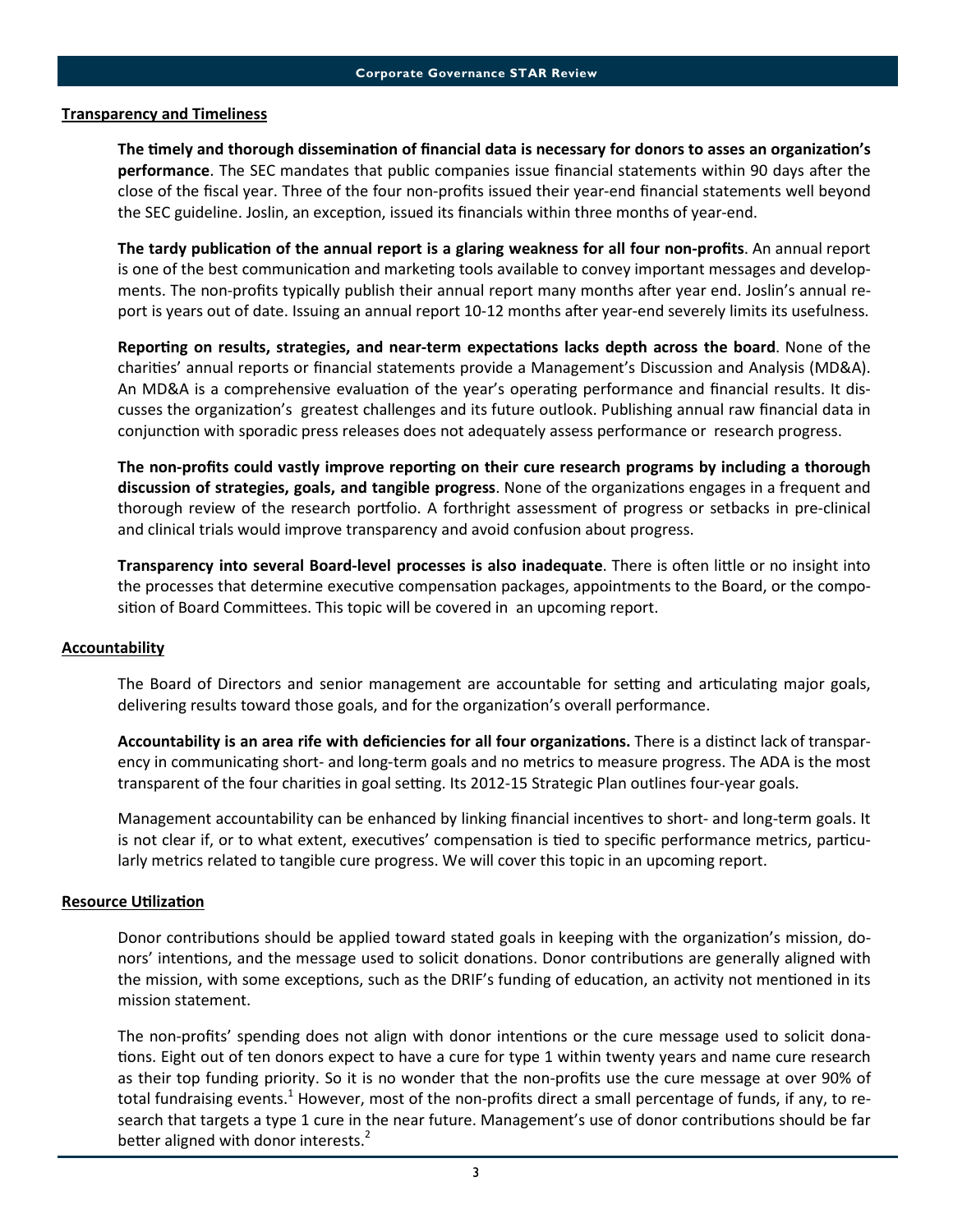## **Organization-Specific Highlights**

## ADA

## Overall STAR Rating:  $\star$ +

## Strategic Direction  $\star \star$

This is an area of relative strength, but there are opportunities for improvement. The mission statement is clear and communicated widely and consistently. The 2012-2015 Strategic Plan outlines a vision through 2015, but the commentary related to research is general and not linked to type 1 cure progress.

## Timeliness and Transparency  $\star$

The timeliness of reporting is a shortcoming. The annual report, financial statements, and Form 990 are published after the SEC's guidelines for public companies.

Financial statements present the raw financial data well, but without an MD&A. An abbreviated financial review in the annual report discusses different revenue components and fundraising results. While this summary falls short of being a complete review, the ADA provides more insight into its financials than the other three non-profits.

The annual report does not thoroughly review research strategy and results. The ADA analyzes research results by the number of publications that result from its research grants or by the financial support that ADA-funded researchers subsequently receive. The evaluation does not focus on cure progress.

The breakdown of research grant allocations between type 1 and type 2 is not published, nor are the allocations to various research areas. This lack of transparency into research grants is somewhat offset by the fact that the ADA makes abstracts describing its funded projects accessible on the website.

## Accountability  $\star \star$

The Strategic Plan for 2012-2015 outlines several areas of focus. Most relate to type 2 and involve information, advocacy, and awareness of diabetes. Each area has specific goals which serve as metrics to measure success in 2015. The goals for research are vague and not directly tied to type 1 cure research or tangible cure progress.

Management's accountability for achieving the stated goals is unclear. There do not appear to be meaningful financial incentives for senior management to achieve the stated goals, nor are there interim milestones to gauge progress along the way. In addition, management did not communicate any self-evaluation following the 2008-11 Strategic Plan, so donors cannot assess management's performance against the previous strategic goals.

#### Resource Utilization  $\star$

Spending of donor dollars is heavily skewed toward type 2 activities and aligns less with the priorities of a type 1 donor. Although most donors place cure research as their highest priority, funding for information, awareness, and advocacy (primarily type 2 activities) represented 58% of donor contributions.<sup>3</sup> This compares with allocations to type 1 cure research that represented 2% of donor contributions. The ADA funded no Practical Cure research last year.<sup>4</sup>

There are also transparency issues with the ADA's resource utilization. Their allocations of donor contributions are inconsistent with the cure message that is prevalent in the ADA's fundraising activities. In addition, no insight is given into the process for determining resource allocations.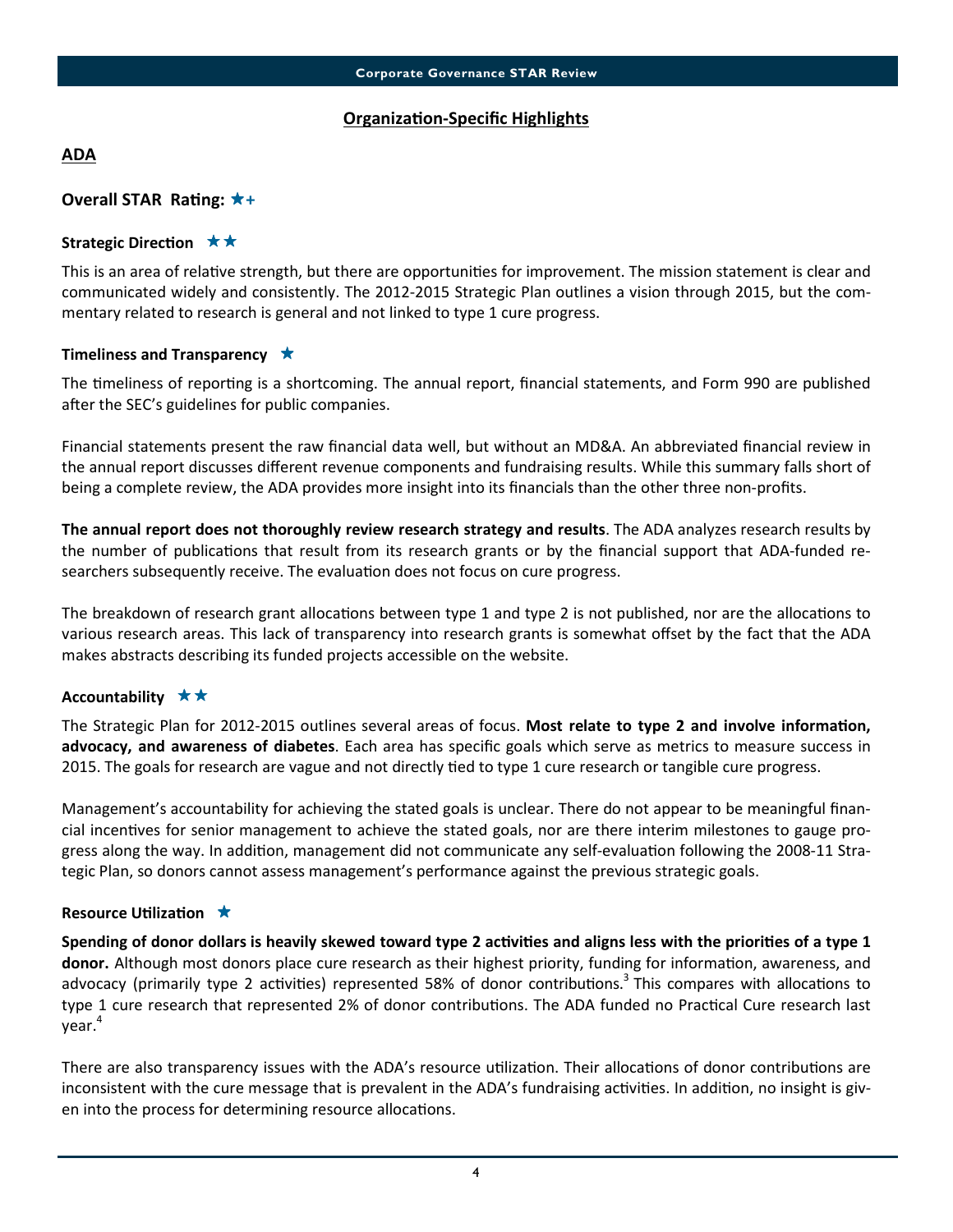## **DRIF**

## Overall STAR Rating:  $\star$ +

## Strategic Direction  $\star \star$

Strategic direction is a strength. A simple mission statement that is consistently presented makes it clear that DRIF's priority is to fund cure research. DRIF clarified its research focus in 2012 when it adopted a formal definion of a cure. This definition is accessible in the annual report and on the website.

## Timeliness and Transparency  $\star$

Timeliness of information reporting was problematic as the 2012 annual report was published nearly 14 months after year-end. This is far too late to be of value to donors who wish to evaluate 2012 on a timely basis. In addition, its tax Form 990 and annual financial statements were published after the SEC guidelines for public company filings.

Transparency was mixed in 2012. Communications related to research improved. The introduction of the Diabetes Research Institute's (DRI) BioHub research initiative provides insight into the types of projects that DRIF may fund. Now that the BioHub has been formally launched, we hope to see in-depth quarterly reviews of its progress .

An important weakness of the DRIF continues to be limited transparency into its research funding because it does not publish a list of the specific projects that it funds. By way of comparison, JDRF and the ADA publish the abstracts of the projects they fund on their websites. The DRIF's annual report provides little insight into which specific projects it funds.

Regarding management of the organization, there is little transparency into Board processes involving the appointments of executive officers and Board members, committee composition, and other Board-level matters.

## Accountability  $\star$

There appears to be little accountability of management to donors. Management does not publicly disclose shortor long-term goals for either fundraising or tangible cure progress, nor do they disseminate metrics to measure progress in either area. Bonuses were paid to select executives in 2012, but it is unclear what performance metrics were used as the basis for these awards.

## Resource Utilization  $\star \star$

Spending is largely consistent with the mission of funding cure research. A relatively high proportion (64%) of donor contributions was allocated to type 1 cure research and a smaller 27% to Practical Cure research.<sup>5</sup> We note, however, that an increasing percentage of the budget was allocated to overhead and fundraising efforts versus recent years and that education spending, which is not part of the mission, represented around 5% of donor contributions. $^6$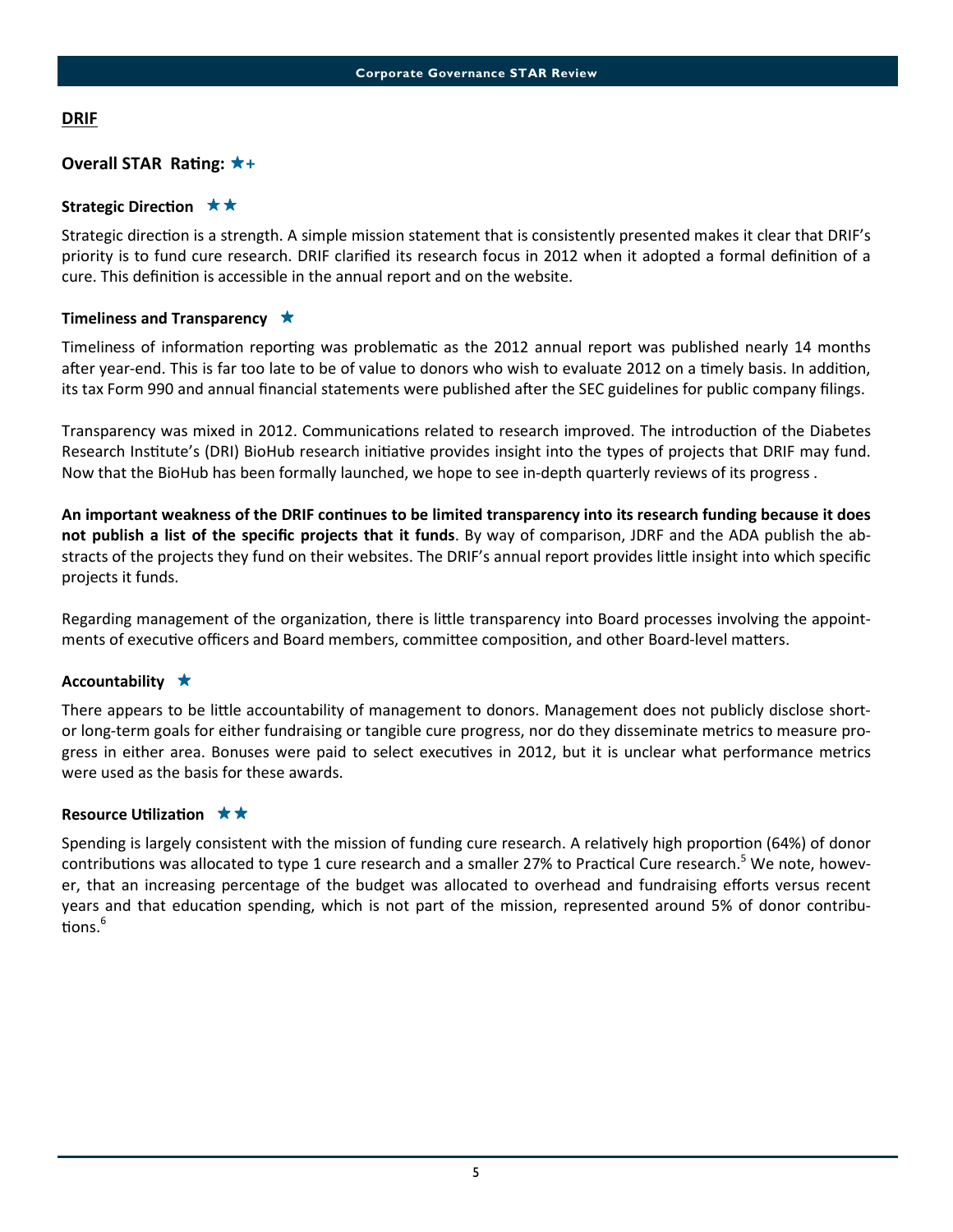## JDRF

## Overall STAR Rating:  $\star \star$

## Strategic Direction  $\star \star$

The strategic direction has been shifting away from cure research for the past several years. JDRF has not thoroughly articulated its rationale for the shift in the annual report or other publications, nor has it uniformly represented the change in other forms of communication, including the primary fundraising message, which remains for a cure.

## Timeliness and Transparency  $\star \star$

Timely reporting is another opportunity for improvement. JDRF's annual report, financial statements, and Form 990 were published later than the SEC's 3-month guidelines for public companies.

Transparency into key issues could be meaningfully enhanced. The annual report and financial statements lack a thorough discussion of financial information that would be useful to donors. A complete MD&A of the financials would include, among other things, a discussion of why investment income swung from a profit of \$21 million in 2011 to a loss of \$3 million in 2012. No explanation was provided even though this shift directly impacted funding for many mission-related activities.

An in-depth review of the progress of the entire research portfolio would also benefit donors. JDRF funds many hundreds of research projects every year. Detailed reporting on a select few projects or on projects that relate to only one key initiative does not represent a comprehensive analysis of the entire portfolio.

JDRF requires some of the scientists it funds to submit quarterly progress reports. **Stakeholders would benefit from** JDRF being held to the same standard by providing a thorough review of its research portfolio every three months.

JDRF has numerous relationships with commercial enterprises for the development of products across its research spectrum. It discloses very few details about these relationships. Good corporate governance dictates that full disclosure of key details be made available to donors, particularly for the largest corporate relationships.

## Accountability  $\star$

Discussion of goals lacks specificity which makes it difficult to assess performance. The annual report outlines a vision of the future that includes several broad objectives. However, there are no time goals associated with this vision nor does the JDRF articulate the strategy by which it intends to make this vision a reality.

JDRF's periodic research updates present near-, intermediate-, and long-term objectives in general terms with few specifics relating to time goals or interim milestones. If specific goals, including timelines, were widely disseminated, it would facilitate the assessment of management's performance and inform donor expectations.

## Resource Utilization  $\star \star$

From a corporate governance perspective there are significant deficiencies in JDRF's allocation of resources. Spending could be much better aligned with donors' priorities. JDRF directs just 3% of donor contributions to Practical Cure research, yet donors value this type of research above any other.<sup>7</sup> Furthermore, JDRF has directed more dollars to public education in recent years, reaching 22% of donor contributions in 2012.<sup>8</sup> Despite the large sums, there is very little discussion of the rationale for this level of support or disclosure of what specific educational purposes this money is being used for.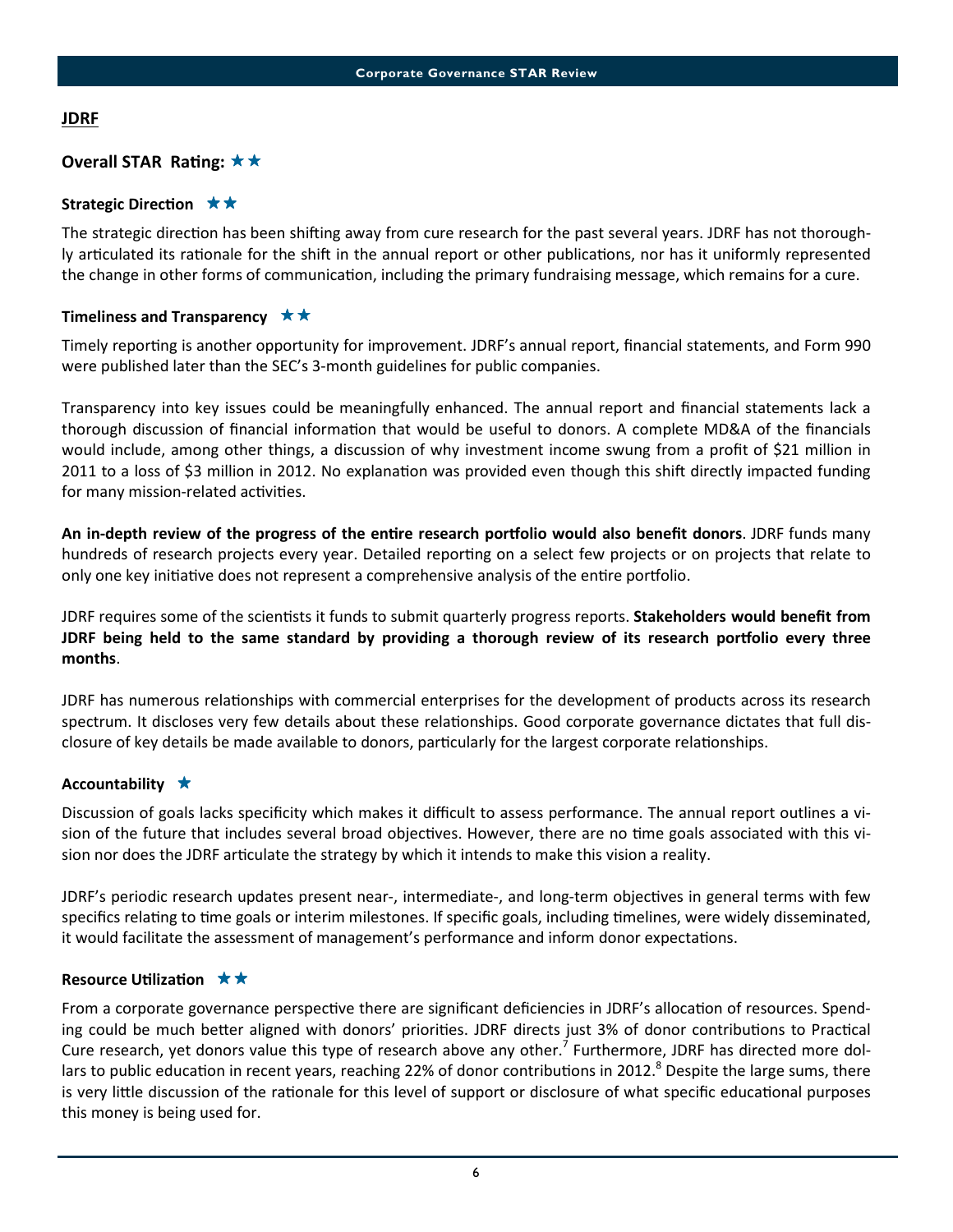## **Joslin**

## Overall STAR Rating:  $\star$

## Strategic Direction  $\star$

Strategic direction is clear in the mission statement which is consistently stated across its publications and the website. However, no clear strategic focus for its research program has been communicated. Strategies involving the main activities within the mission are typically discussed in general terms.

## Timeliness and Transparency  $\star$

There are select major issues with the timely dissemination of information. The publication of documents ranges from very timely in the case of the financial statements (published within three months of year end) to a long overdue annual report. The most recent annual report is from the year 2009, almost four years ago. Publication of the Form 990 was nearly eleven months after fiscal year end, well beyond the SEC's public company guidelines.

Transparency is another area where there is significant opportunity for improvement. Patient care activities are widely communicated, but there is a lack of transparency into type 1 and type 2 research strategies, spending on the type 1 and type 2 research programs, and the type 1 cure research effort. Moreover, there is no comprehensive research portfolio review. The fact that the financial statements and Form 990 are not accessible from the website compounds the transparency issue.

The reporting of Functional Expenses (a detailed breakdown of the major expense categories) is far less detailed for Joslin than for the other three diabetes non-profits. Similar to the other three organizations, Joslin does not provide a thorough evaluation of its performance by way of an MD&A commentary.

There is no transparency involving the Board of Trustees appointments, committee composition, or the process to determine executives' compensation.

## Accountability  $\star$

Accountability is a considerable weakness. Joslin has not publicly disseminated goals for research and other mission activities or any metrics with which to measure progress toward such goals. Also, there is no self-evaluation by management regarding performance. With no annual report or other publication to candidly assess performance, no goals, and no metrics to gauge success, management would appear to be unaccountable to donors.

## Resource Utilization  $\star$

Important deficiencies may also exist in the alignment of spending with donor priorities. No rationale or guidance is provided on precisely where donor contributions are directed. The clinic incurred a meaningful operating loss in 2012 which required utilizing funds from donations or other revenue sources to offset the operating loss.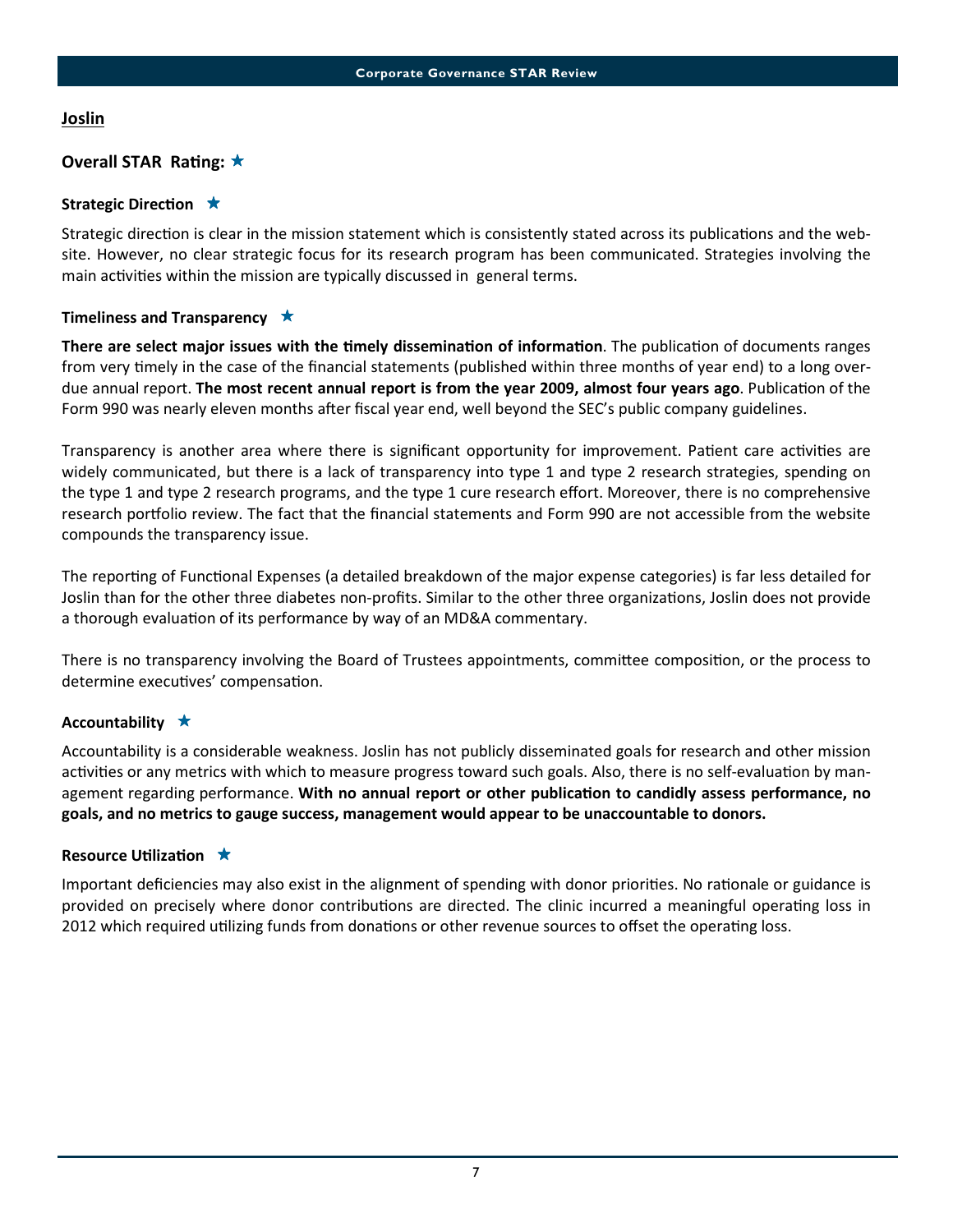## Summary and Conclusion

Management is accountable to stakeholders, particularly donors, to implement sound governance because the nonprofits depend upon donations to pursue their mission. Good corporate governance leads the organization to use resources in a more effective and focused pursuit of goals. Critical to achieving sound governance is the timely reporting of information that is vital to understand and evaluate the organization. A more transparent and communicative organization better informs donors thereby allowing them to make more educated giving decisions.

The overall ratings for the four non-profits indicate that there is substantial room for improvement. The average rating for each indicates that there are systemic deficiencies in corporate governance. Although there are pockets of strength for each organization, these are overshadowed by weaknesses in each of the STAR elements. Fundamental improvements in many areas would benefit stakeholders.

## The following enhancements to governance practices would yield material benefits for donors and other stakeholders:

- ♦ publish annual financial statements, the annual report, and Form 990 within 3 months of year-end
- incorporate a thorough Management's Discussion & Analysis (MD&A) of operations
- ♦ increase the frequency of research updates to at least quarterly and improve their comprehensiveness
- ♦ communicate short- and long-term goals including those for cure development
- $\bullet$  hold the organizational leadership accountable to achieving these goals
- $\bullet$  align spending with the message used to solicit donations
- $\bullet$  increase the transparency into Board-level processes such as determining executives' compensation

Improved corporate governance would better align the allocation of resources with the priorities of donors. Greater transparency into goals, research strategies, and progress reports for all mission-related activities would also result in a more informed donor base. This, in turn, would result in increased donations and provide greater resources with which to fund research and other mission related activities.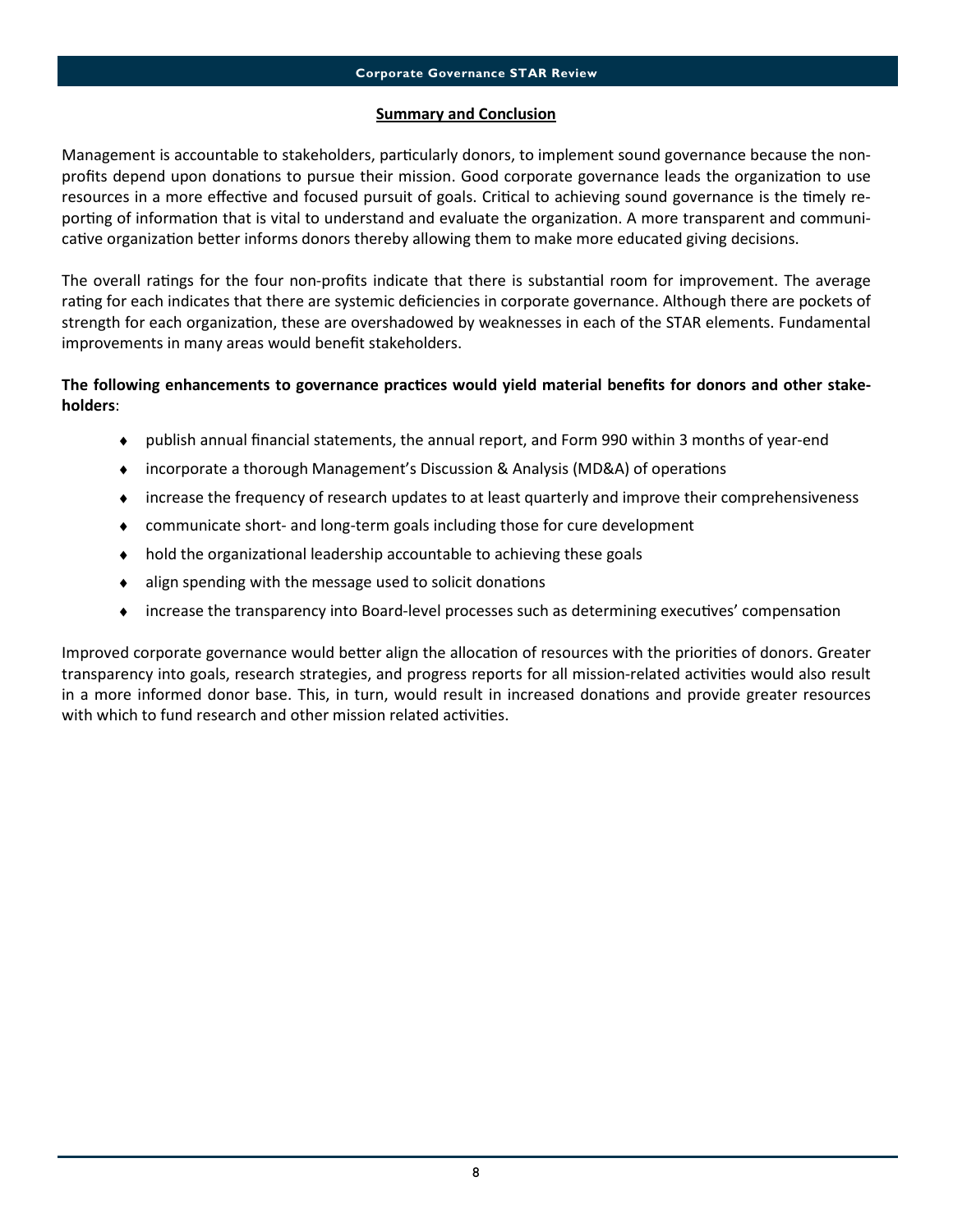## Appendix A

## STAR Review Guidelines

- \* \* \* \* \* : Meets all of, and goes beyond, the Best Practices of Public Companies' Corporate Governance
- \* \* \* \*: Meets all of the Best Practices of Public Companies' Corporate Governance
- \* \* \*: Meets most of the Best Practices of Public Companies' Corporate Governance
- **★ ★: Meets some of the Best Practices of Public Companies' Corporate Governance**
- \*: Meets a few of the Best Practices of Public Companies' Corporate Governance

## Best Practices of Public Companies' Corporate Governance:

#### **Strategic Direction**

- $\rightarrow$  mission and strategic direction clearly and consistently communicated
- $\rightarrow$  priorities clearly identified
- $\rightarrow$  changes in strategic priorities fully communicated

#### Timeliness and Transparency

Timeliness (following the SEC guidelines for public companies)

 $\rightarrow$  annual report, financial statements, and Form 990 published within 3 months of year end

## **Transparency**

- $\rightarrow$  Management's Discussion and Analysis of operating results and financial statements thoroughly communicated
- $\rightarrow$  research strategy and results clearly defined and comprehensively communicated
- $\rightarrow$  processes by which the Board performs essential tasks (e.g. determining Board membership, committee composition, executive compensation, etc.) publicly disclosed

## Accountability

- $\rightarrow$  short- and long-term goals clearly articulated
- $\rightarrow$  performance metrics identified and defined
- $\rightarrow$  performance against goals candidly assessed

## **Resource Utilization**

- $\rightarrow$  spending consistent with the mission
- $\rightarrow$  spending aligned with donor priorities and the messaging used to solicit donations
- $\rightarrow$  rationale for spending thoroughly communicated